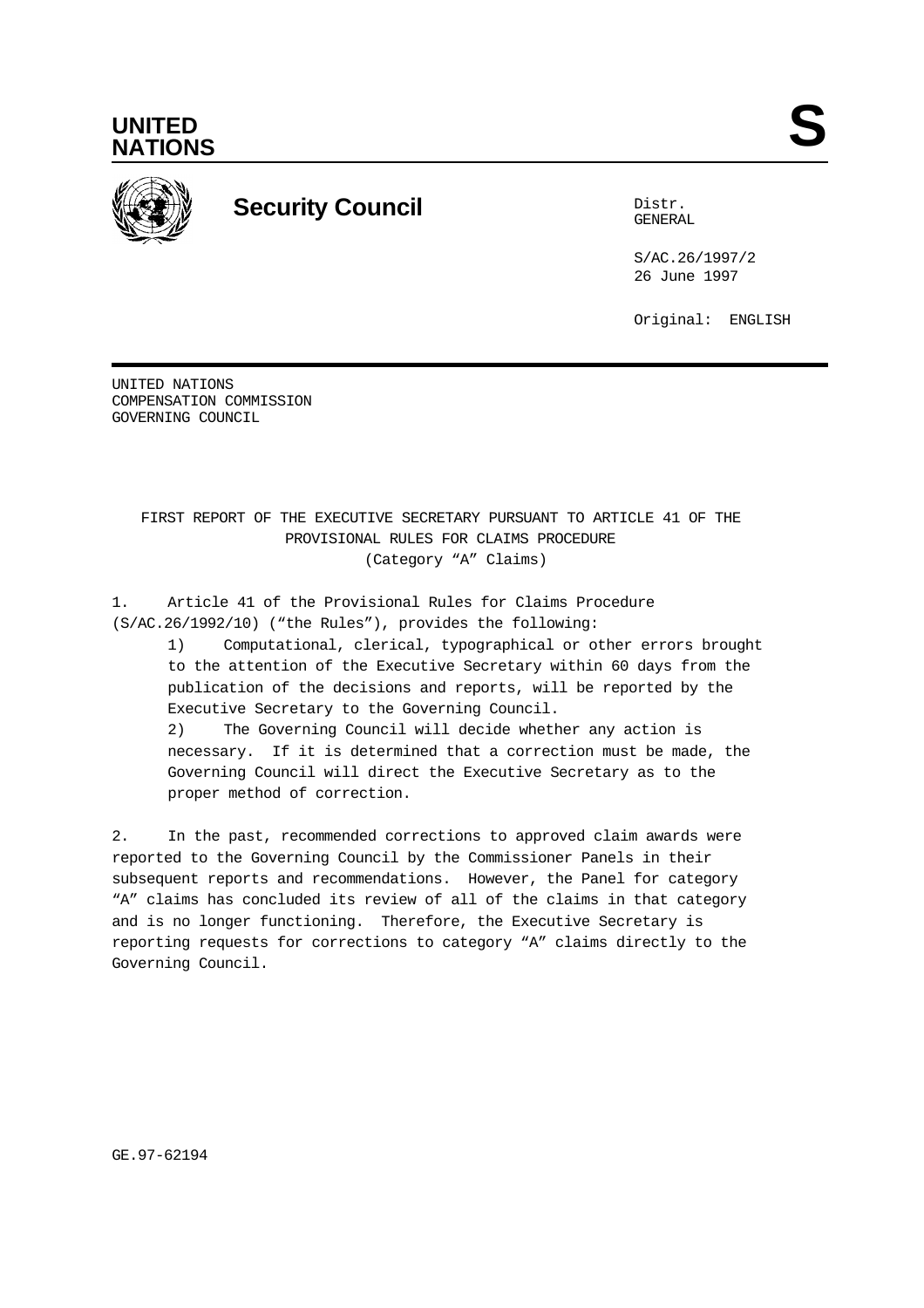S/AC.26/1997/2 Page 2

3. The Executive Secretary recommends the correction of the previously approved category "A" claim amounts for the following countries:

a. Bangladesh

One family claim in the sixth instalment was incorrectly awarded the amount of US\$4,000. The recommended revised award amount for this claim is US\$8,000.

## b. Jordan

Two claims reported in the second instalment were found to be duplicates of claims also reported in the same instalment. It is recommended that no compensation be awarded for the two duplicate claims.

#### c. Kuwait

One family claim in the sixth instalment was incorrectly awarded the amount of US\$5,000. The recommended revised award amount for this claim is US\$8,000.

d. Sudan

One claim originally reported in the fourth instalment was found to be a duplicate of a claim also reported in the same instalment. Pursuant to the conclusions reached by the Governing Council on 21 January 1997, both of these claims were moved to the second instalment for the purpose of payment. It is recommended that no compensation be awarded for the duplicate claim.

e. Sweden

One claim in the sixth instalment was erroneously reported as not eligible for compensation. The recommended revised award amount for this claim is US\$2,500.

### f. United Kingdom

- One family claim in the sixth instalment was erroneously awarded US\$4,000. The recommended revised award amount is US\$5,000.
- One claim in the sixth instalment was found to be a duplicate of a claim awarded compensation in the fifth instalment. It is recommended that no compensation be awarded for the duplicate claim in the sixth instalment.
- One claim in the sixth instalment was erroneously reported as not eligible for compensation. The recommended revised award amount for this claim is US\$2,500.